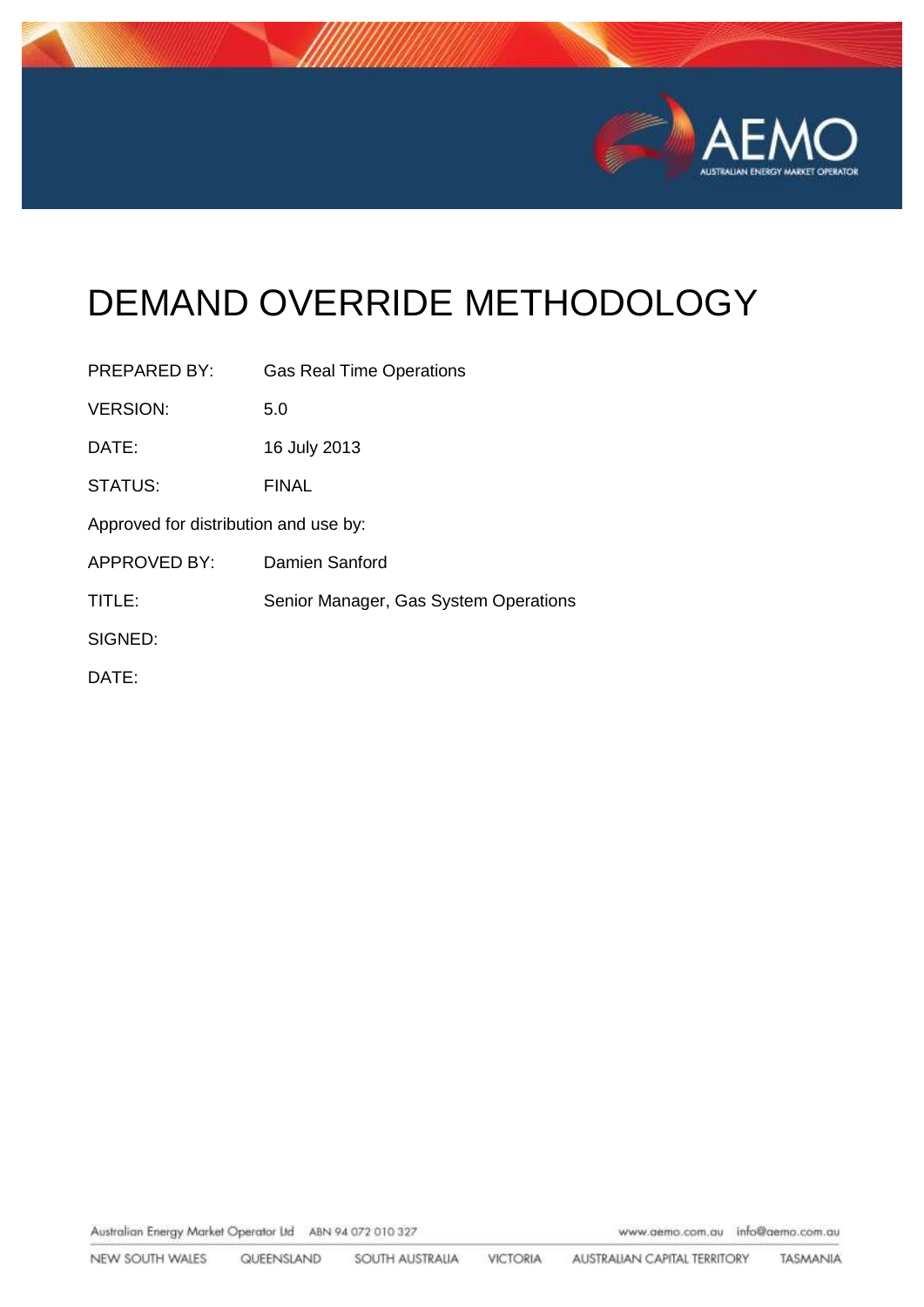

## **CONTENTS**

## **Contents**

| 1          |  |
|------------|--|
| 1.1        |  |
| 1.2        |  |
| 1.3        |  |
| 2          |  |
| 3          |  |
| 3.1        |  |
| 3.2        |  |
| 3.3        |  |
| 3.4        |  |
| 4          |  |
| 4.1        |  |
| 4.2        |  |
| 5          |  |
| Appendix A |  |

## **History**

| Version | Date             | Changes                                                                                                         | Author                   |
|---------|------------------|-----------------------------------------------------------------------------------------------------------------|--------------------------|
| 1.1     | June 2006        | Operational Trial version                                                                                       | Peter Forretto           |
| 1.2     | Febuaray 2007    | New market version                                                                                              | Peter Forretto           |
| 3.0     | 15 July 2008     | Changes to thresholds resulting from new Brooklyn Lara<br>Pipeline, inclusive of other minor editorial updates. | <b>Stewart Blandford</b> |
| 4.0     | 16 November 2009 | <b>AEMO Version</b>                                                                                             | Luis Mayo                |
| 5.0     | 16 July 2013     | Updates to thresholds, change weather categories to profile<br>categories and general corrections               | <b>Luke Garland</b>      |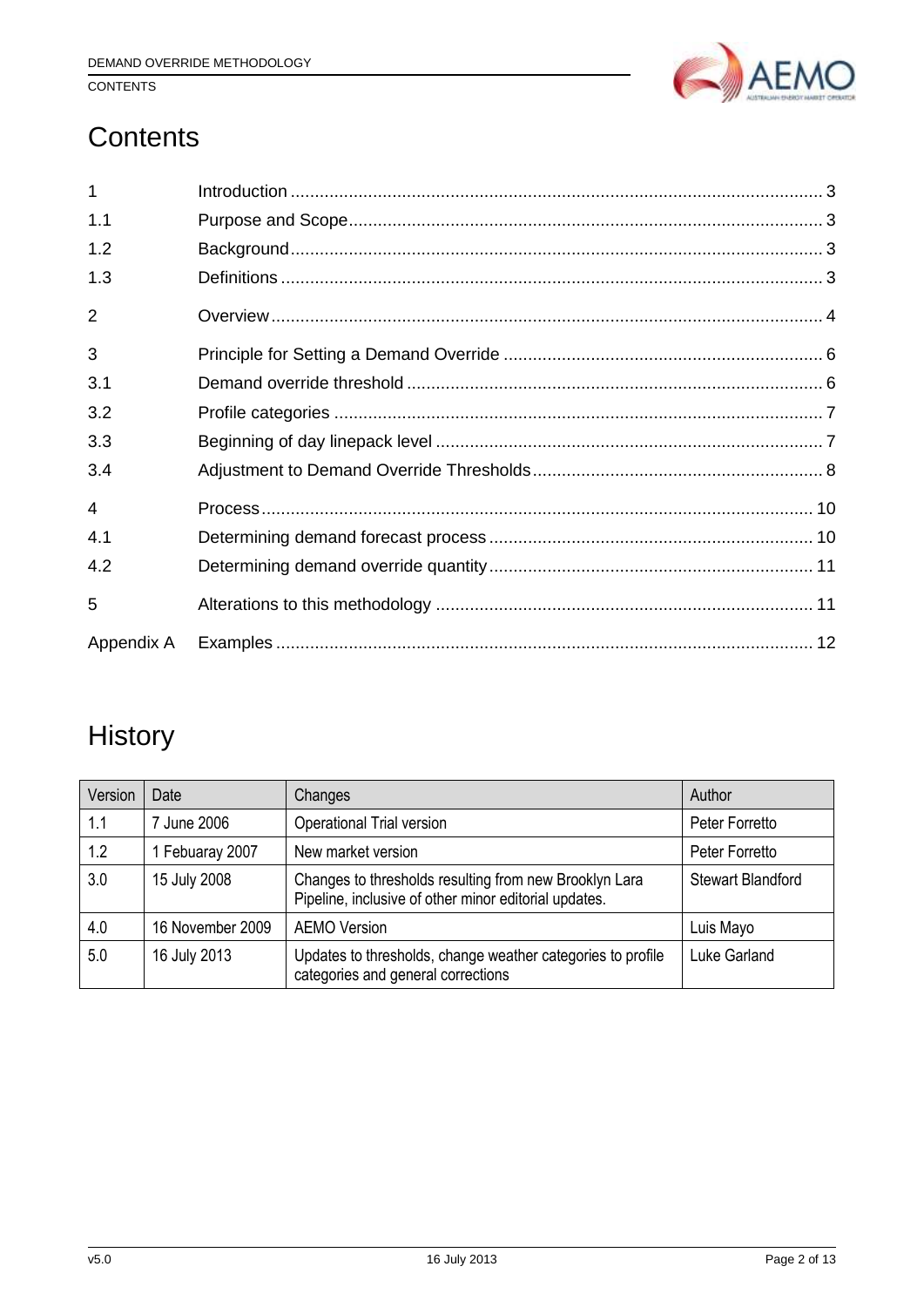1 INTRODUCTION



## <span id="page-2-0"></span>**1 Introduction**

## <span id="page-2-1"></span>**1.1 Purpose and Scope**

This methodology describes the methodology used by AEMO for overriding Market Participants' total system Demand Forecast as required by the Wholesale Market Gas Scheduling Procedures.

## <span id="page-2-2"></span>**1.2 Background**

In the Victorian Declared Wholesale Gas Market (DWGM), Market Participants forecast demand, which is used by AEMO for gas scheduling subject to any Demand Override applied by AEMO. The Demand Override Methodology outlines AEMO's process in determining any total Demand Overrides.

Under the Demand Forecast Override Methodology, AEMO determines its own demand forecasts for uncontrollable demand, which is inclusive of site-specific demand forecasts, known as the AEMO Total Demand Forecast. Site-specific demand forecasts come directly from the site (e.g. a gas fired electricity generator).

As a key component of the scheduling process, AEMO will compare its forecast with the aggregate of the individual Market Participant demand forecasts (including site-specific demand forecasts). This is known as the Market Participant Demand Forecast. If the Market Participant Demand Forecast is too high or too low relative to the AEMO Total Demand Forecast, then an amount may be subtracted from (or added to) the Market Participant Forecast Demand to create the Total Demand, so as to ensure that an appropriate amount of gas is scheduled to maintain a safe level of linepack reserve and subsequently system security. This amount is called the Demand Override. In the absence of a Demand Override, the Market Participant Forecast Demand is the Total Demand.

Even if the Market Participant Demand Forecast over a day is in close agreement with the AEMO Total Demand Forecast, AEMO may still need to use Demand Overrides for individual hours without overriding the Total Demand for the gas day in order to account for a demand profile discrepancy, where System Security issues are apparent.

The criteria that AEMO applies to determine if it has to override the Market Participant Forecast Demand reflect:

- the difference between AEMO's Total Demand Forecast and the Market Participant Demand Forecast's for the day (or in any given hour),
- AEMO's expectations of the ability of the system at that time to withstand deviations from (forecast) schedule without creating an unacceptable risk of involuntary curtailment.

## <span id="page-2-3"></span>**1.3 Definitions**

#### **Table 1 Abbreviations and Symbols**

| <b>Abbreviation</b> | Term                                                          |
|---------------------|---------------------------------------------------------------|
| <b>BOD</b>          | beginning-of-day                                              |
| <b>EST</b>          | <b>Eastern Standard Time</b>                                  |
| <b>DTS</b>          | <b>Declared Transmission System</b>                           |
| <b>DWGM</b>         | Declared Wholesale Gas Market                                 |
| <b>MP</b>           | Market Participant                                            |
| <b>NGR</b>          | <b>National Gas Rules</b>                                     |
| <b>WMGSP</b>        | Wholesale Market Gas Scheduling Procedures (AEMO publication) |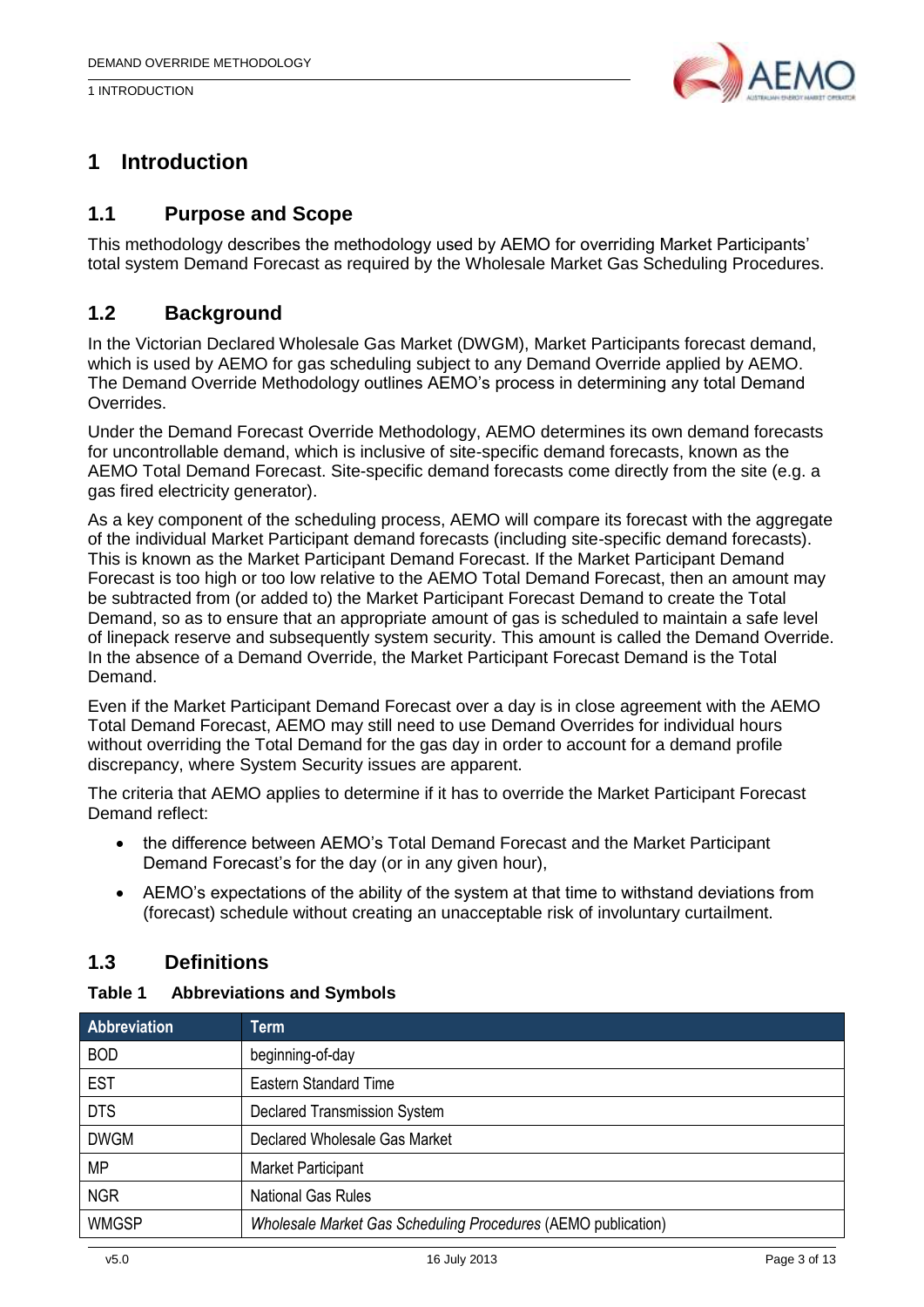2 OVERVIEW



#### **Table 2 Defined Terms**

| Term                                         | <b>Definition</b>                                                                                      |
|----------------------------------------------|--------------------------------------------------------------------------------------------------------|
| <b>AEMO Total Demand Forecast</b>            | AEMO's gas demand forecast for uncontrollable demand                                                   |
| <b>Market Participant Demand</b><br>Forecast | Aggregate of all individual Market Participants' gas demand forecasts.                                 |
| Demand Override                              | Quantity added to or subtracted from Market Participant Demand Forecast to<br>create the Total Demand. |
| Demand Override Threshold                    | Boundaries of tolerable forecast deviation used to determine the quantity of any<br>Demand Override.   |
| <b>Total Demand</b>                          | Final Total Demand Forecast used in scheduling process by AEMO.                                        |
| Uncontrollable Demand                        | System demand and site specific demand combined                                                        |

## <span id="page-3-0"></span>**2 Overview**

One of AEMO's objectives is to operate the Declared Transmission System (DTS) in a secure state, as required in the Wholesale Market System Security Procedures. This is achieved when, amongst other things, the effects of any unplanned events can be controlled by operational responses.

Operating in a secure state achieves system security, and in this context, means effectively dealing with likely gas transportation constraints over the day, preventing over and under pressure events and maintaining curtailment risk at acceptable levels. The objective of overriding Market Participants' Demand Forecasts is to maintain an acceptable level of risk for System Security based on AEMO's Total Demand Forecast. Such overrides are employed according to the Demand Override Threshold levels, which are dependent upon forecast uncertainty and will vary according to:

- Time of day
- The AEMO Total Demand Forecast
- The Total Demand Profile which will take into account large hourly demand increases (e.g. gas fired power generator demand)
- BOD linepack levels
- Weather conditions (e.g. severe evening demand profile)

As a Gas Day progresses, the forecast demand becomes more certain as a clearer picture of the weather conditions, gas usage and ultimately Total Demand is apparent. The Demand Override Threshold then should essentially be the maximum deviation from the actual demand at a given point in time that is tolerable without causing a threat to System Security under the current transmission capabilities. It should also follow that the level of tolerability will decrease as the day progresses, due to the better understanding of the actual demand and the approach to the peak gas usage period. The interaction between Forecast Demand uncertainty levels and forecast uncertainty are best demonstrated conceptually, and can be seen in [Figure 1,](#page-4-0) where uncertainty is reduced as the day progresses.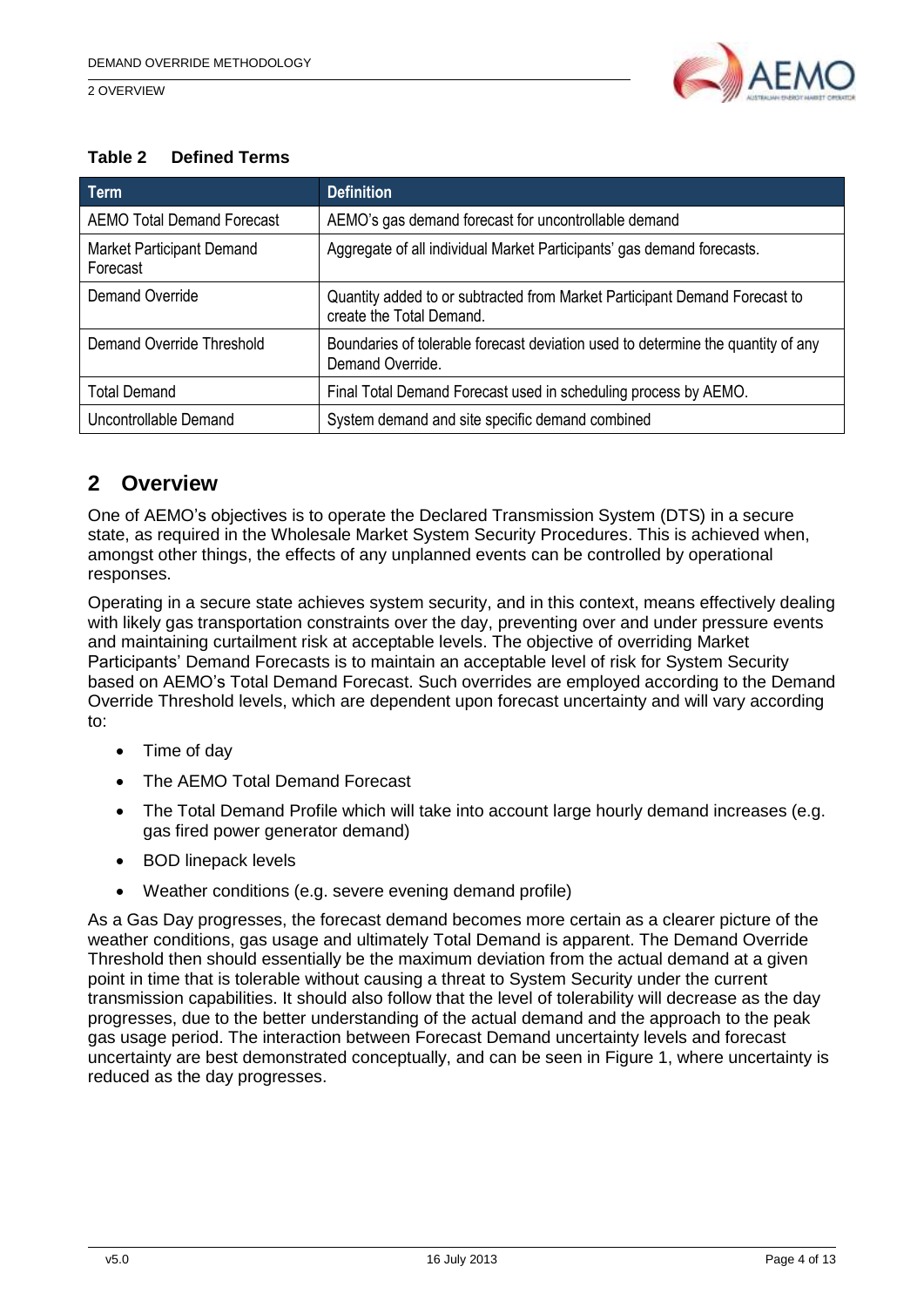#### 2 OVERVIEW





<span id="page-4-0"></span>*Figure 1 – Demand Override Threshold* 

As can be seen from [Figure 1,](#page-4-0) the uncertainty decreases with time, and the Demand Override Thresholds are designed to mirror the maximum acceptable deviation of the uncertainty that the system can handle at a given point, and is thus the reason the thresholds typically decrease with time. The level of gas demand expected will also impact these thresholds, tightening them with increased demand, as there is less capacity for the system to handle deviation than is possible on a low gas demand day.

Looking at the uncertainty levels at a particular point in time, [Figure 2](#page-4-1) and [Figure 3](#page-4-2) illustrates the uncertainty levels at 6AM and 2PM relative to a given demand forecast. Taking the AEMO Total Demand Forecast as the mean of the distribution, the further the Market Participants Demand Forecast deviates from this, the more likely that the Market Participants Demand Forecast is incorrect and will need a Demand Override.





<span id="page-4-1"></span>

<span id="page-4-2"></span><sup>50</sup><br>Figure 3 - 2PM Uncertainty Distribution

[Figure 4](#page-4-3) below illustrates the skewed effect resulting from a low BOD linepack. The maximum tolerable uncertainty that can be allowed to maintain System Security due to pressure considerations is clearly reduced on the negative side, and the Demand Override Thresholds are thus influenced by BOD linepack considerations.



<span id="page-4-3"></span>*Figure 4 - 6AM Threshold Level for 50 TJ low BOD Linepack*

The rationale of this approach is that if participants continue to under forecast without the influence of linepack adjusting the Thresholds, the likelihood of depleting linepack reserve to low levels increases. This in turn increases the need for peak shaving gas. This may require a greater 'override' quantity to be applied by AEMO via an ad hoc schedule to maintain system security during the peak period. The opposite effect is also present with over forecasting, which can threaten maximum pressure requirements within the DTS.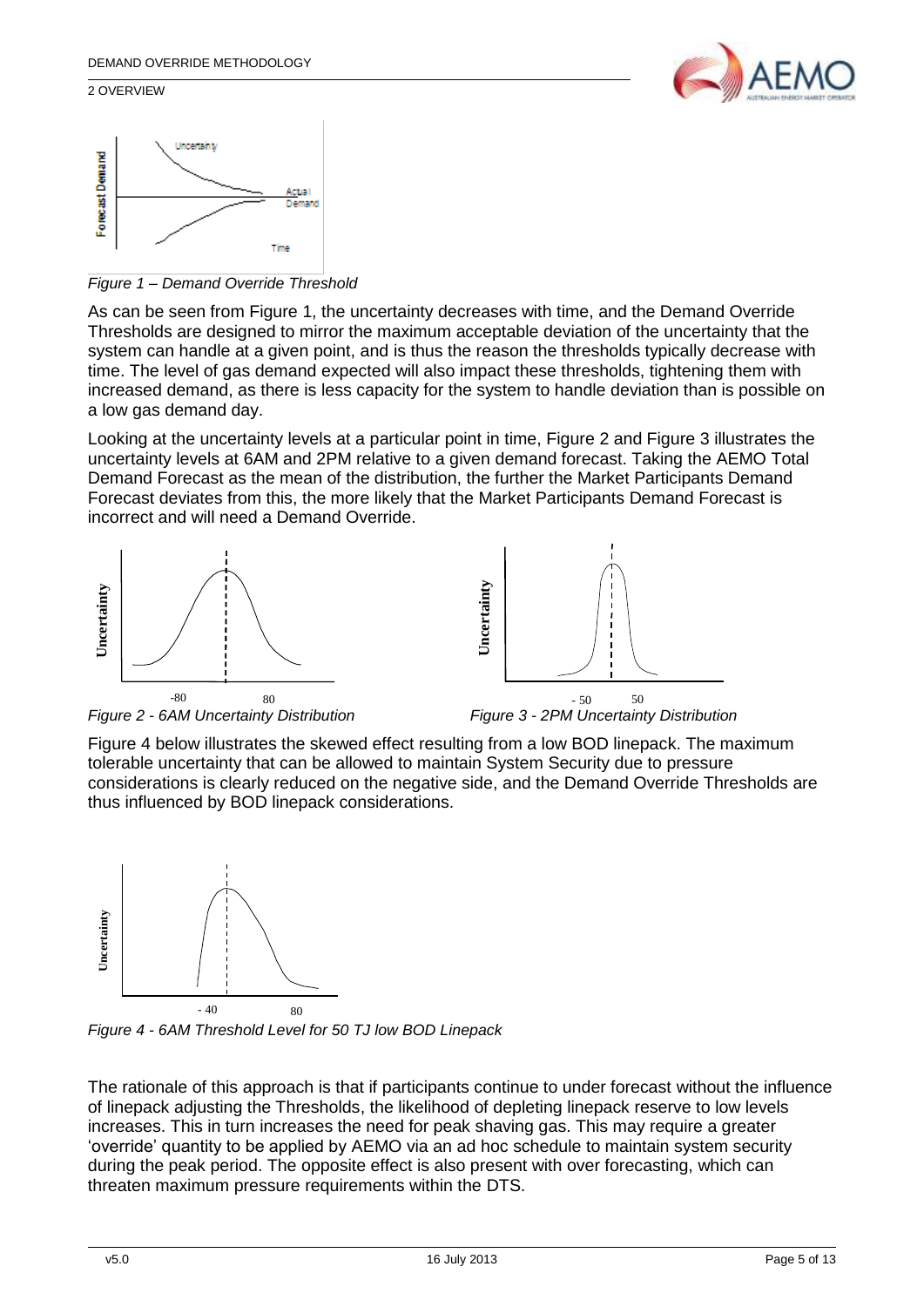

3 PRINCIPLE FOR SETTING A DEMAND OVERRIDE

The final factor in determining the threshold is the Total Demand Profile itself. For example, [Figure](#page-5-2)  [5](#page-5-2) shows two differing demand profiles from real days with exactly the same system demand but experiencing significantly different peaks and linepack minimums. The deviation of system demand away from the injections over the first 16 hours of the day determines what minimum system linepack will be experienced during the evening peak.



<span id="page-5-2"></span>*Figure 5 - Total Demand Profile Comparison*

Any day which has a difference between the demand and injections in the first 16 hours greater than two standard deviations above the average is considered a peak day and hence will experience a lower linepack minimum after evening peak. Any day which has a difference between the total demand and injections in the first 16 hours less than two standard deviations below the average is considered a flat profile day and hence will experience a higher linepack minimum after evening peak.

In performing an override, AEMO will override only by an amount that brings the aggregate market participant forecast demand within AEMO's forecast uncertainty distribution. For example, if the trigger level of –60 TJ is breached by an aggregate market participant forecast deviation of –80 TJ from AEMO's forecast, then AEMO would only override by +20 TJ to bring the forecast within tolerability levels. Refer to the sample calculations in Appendix 1 for further illustration.

## <span id="page-5-0"></span>**3 Principle for Setting a Demand Override**

The need for a demand override usually arises because of either forecast likelihood of low pressures or high pressures, typically, but not limited to, peak gas usage periods. What follows are the key considerations used in determining if a Market Participant Demand Forecast requires a Demand Override. Specifically, this entails "ideal" demand override thresholds, profile categories, BOD linepack levels and demand override threshold adjustment factors.

## <span id="page-5-1"></span>**3.1 Demand override threshold**

[Table 5](#page-6-2) has been developed by considering 'average' operating conditions on any gas day type (i.e. there is no differentiation between a Monday and Saturday), and the most probable tolerance of any forecast uncertainty for each scheduling horizon under current DTS capabilities. Thus the AEMO Demand Override Thresholds are based on an average demand level, a target BOD linepack level and average weather conditions.

These thresholds may be adjusted subject to the forecast demand level, profile category and BOD linepack level.

The values in the Upper Limit row are applied in the calculation of threshold override, when MP's demand forecast is greater than AEMO's, and the values in the Lower Limit row are applied when MP's demand forecast is smaller than AEMO's.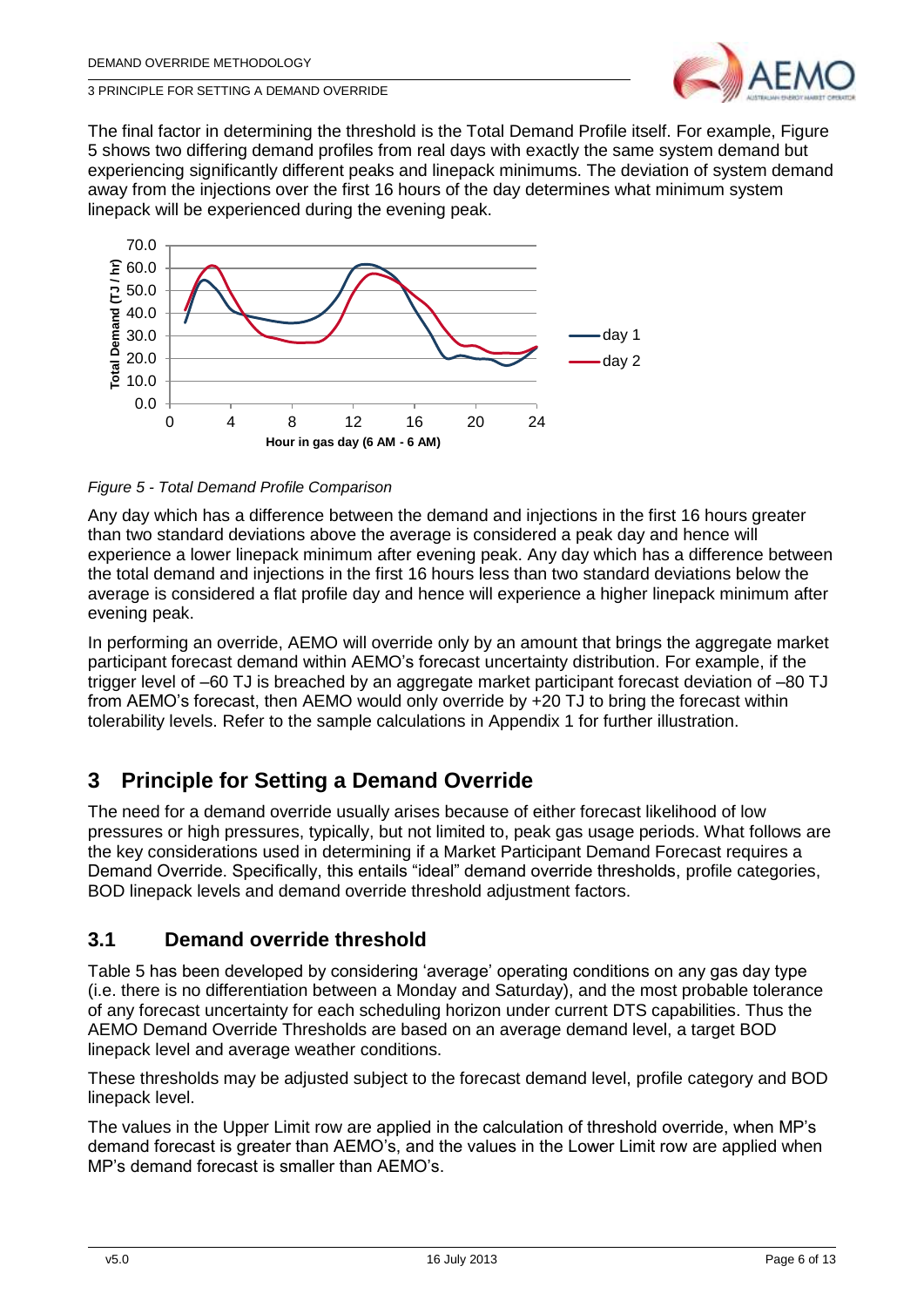

3 PRINCIPLE FOR SETTING A DEMAND OVERRIDE

#### <span id="page-6-2"></span>**Table 5 Demand override threshold limits**

|                    | 6:00 AM   | 10:00 AM | 2:00 PM | <b>6:00 PM</b> | 10:00 PM |
|--------------------|-----------|----------|---------|----------------|----------|
| <b>Upper Limit</b> | 110 TJ    | 90 TJ    | 70 TJ   | 50 TJ          | 30 TJ    |
| <b>Lower Limit</b> | 180<br>TJ | 120 TJ   | 80 TJ   | 40 TJ          | 40 TJ    |

### <span id="page-6-0"></span>**3.2 Profile categories**

[Table 6](#page-6-3) has been developed considering the impact of the Total Demand Profile on System Security. The following equation is used to calculate a Profile value which is essentially an indication of minimum linepack levels that are expected to occur during the evening peak. This profile value is then used with Table 7, 8 and 9 to determine a factor which will be applied to the threshold.

Profile Value (TJ) =  $\sum_{n=1}^{16} (Total\,Hourly\,Withdrawal) - \sum_{n=1}^{16} (Total\,Hourly\,Injection)$ 

If the profile is greater than a certain value as shown in [Table 6](#page-6-3) then the profile is considered to be a Heavy demand profile. If the profile is less than a certain value as shown in [Table 6,](#page-6-3) then the profile is considered to be a Light demand profile. Any value in-between these two values is considered an Average demand profile.

#### <span id="page-6-3"></span>**Table 6 Profile Categories**

|                                                 | <b>AEMO Profile Type</b>      |                                                 |                                  |
|-------------------------------------------------|-------------------------------|-------------------------------------------------|----------------------------------|
|                                                 |                               |                                                 |                                  |
| AEMO total forecast demand                      | Light profile<br>if less than | Average<br>Profile                              | Heavy profile<br>if greater than |
| Total Demand < 630 TJ/d                         | 5                             | $5$ <value<65< td=""><td>65</td></value<65<>    | 65                               |
| Total demand $>= 630$ TJ/d and $< 930$ TJ/d     | 45                            | $45 <$ value $<$ 120                            | 120                              |
| Total demand $>= 930$ TJ/d and $< 1.030$ TJ/d   | 90                            | $90 <$ value $<$ 145                            | 145                              |
| Total demand $>= 1,030$ TJ/d and $< 1,080$ TJ/d | 105                           | $105$ <value <="" <math="">160</value>          | 160                              |
| Total demand $>= 1,080$ TJ/d and $< 1,130$ TJ/d | 110                           | $110 <$ value $< 160$                           | 160                              |
| Total demand $>= 1,130$ TJ/d and $< 1,180$ TJ/d | 125                           | 125 <value<170< td=""><td>170</td></value<170<> | 170                              |
| Total demand $>= 1,180$ TJ/d                    | 135                           | 135 <value<170< td=""><td>170</td></value<170<> | 170                              |

### <span id="page-6-1"></span>**3.3 Beginning of day linepack level**

[Table 7](#page-7-1) has been developed considering the impact of the BOD linepack levels on System Security. These will be used, alongside the profile categories, to adjust the Demand Override Thresholds.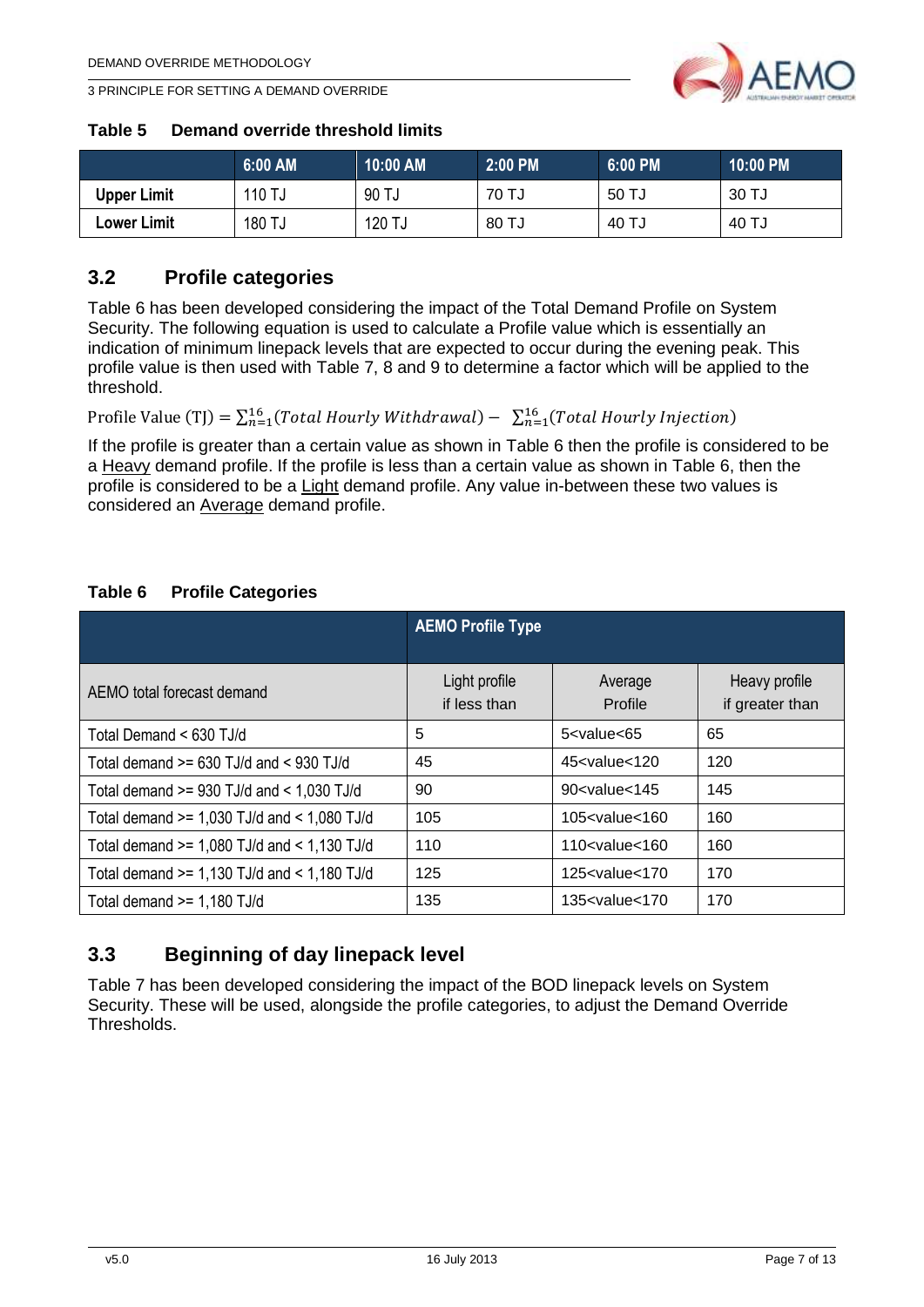

3 PRINCIPLE FOR SETTING A DEMAND OVERRIDE

#### <span id="page-7-1"></span>**Table 7 Beginning of day linepack levels**

|                    | <b>BoD linepack level</b>                               |                    |
|--------------------|---------------------------------------------------------|--------------------|
| High BOD Linepack  | BOD Linepack deviation $>$ + 20 TJ<br>from target.      | High BOD Linepack  |
| On target Linepack | BOD Linepack deviation within $\pm$<br>20 TJ of target. | On target Linepack |
| Low BOD Linepack   | BOD Linepack deviation < - 20 TJ<br>from target.        | Low BOD Linepack   |

## <span id="page-7-0"></span>**3.4 Adjustment to Demand Override Thresholds**

[Table 8](#page-7-2) and [Table 9](#page-8-0) have been developed to consider the combined impact of the AEMO forecast demand levels, the profile categories and BOD linepack levels. The combination of these considerations creates an adjustment factor that is used to adjust the Demand Override Threshold found in Table 8 and 9. [Table 8](#page-7-2) displays the upper limit adjustment factors and [Table 9](#page-8-0) shows the lower limit adjustment factors.

<span id="page-7-2"></span>

| Table 8 | Demand forecast upper limit adjustment factor |  |  |
|---------|-----------------------------------------------|--|--|
|---------|-----------------------------------------------|--|--|

|                                                         |                   | <b>Upper Limit Adjustment Factor</b> |              |              |
|---------------------------------------------------------|-------------------|--------------------------------------|--------------|--------------|
| <b>BOD linepack level</b><br>AEMO total forecast demand |                   | <b>Profile Category</b>              |              |              |
|                                                         |                   | Light                                | Average      | Heavy        |
| Total Demand < 630 TJ/d                                 | High BOD Linepack | 0.8                                  | 0.8          | 0.8          |
|                                                         | On target         | 0.8                                  | 0.9          | 1            |
|                                                         | Low BOD Linepack  | 1                                    | 1            | $\mathbf{1}$ |
| Total demand >= 630 TJ/d                                | High BOD Linepack | 0.8                                  | 0.8          | 0.9          |
| and $<$ 930 TJ/d                                        | On target         | 0.9                                  | 1            | 1            |
|                                                         | Low BOD Linepack  | $\mathbf{1}$                         | 1            | 1            |
| Total demand >= 930 TJ/d                                | High BOD Linepack | 0.8                                  | 0.9          | 1            |
| and < 1,030 TJ/d                                        | On target         | $\mathbf{1}$                         | 1            | 1            |
|                                                         | Low BOD Linepack  | $\mathbf{1}$                         | $\mathbf{1}$ | $\mathbf{1}$ |
| Total demand $>= 1,030$ TJ/d<br>and $<$ 1,080 TJ/d      | High BOD Linepack | 0.9                                  | $\mathbf{1}$ | $\mathbf{1}$ |
|                                                         | On target         | $\mathbf{1}$                         | $\mathbf{1}$ | 1            |
|                                                         | Low BOD Linepack  | $\mathbf{1}$                         | 1            | 1            |
| Total demand $>= 1,080$ TJ/d                            | High BOD Linepack | $\mathbf{1}$                         | 1            | $\mathbf{1}$ |
| and $< 1,130$ TJ/d                                      | On target         | 1                                    | 1            | 1            |
|                                                         | Low BOD Linepack  | $\mathbf{1}$                         | 1            | 1            |
| Total demand $>= 1,130$ TJ/d                            | High BOD Linepack | $\mathbf{1}$                         | 1            | $\mathbf{1}$ |
| and $<$ 1,180 TJ/d                                      | On target         | 1                                    | 1            | 1            |
|                                                         | Low BOD Linepack  | $\mathbf{1}$                         | 1            | $\mathbf{1}$ |
| Total demand $>= 1,180$ TJ/d                            | High BOD Linepack | 1                                    | 1            | 1            |
|                                                         | On target         | $\mathbf{1}$                         | 1            | $\mathbf{1}$ |
|                                                         | Low BOD Linepack  | 1                                    | 1            | 1            |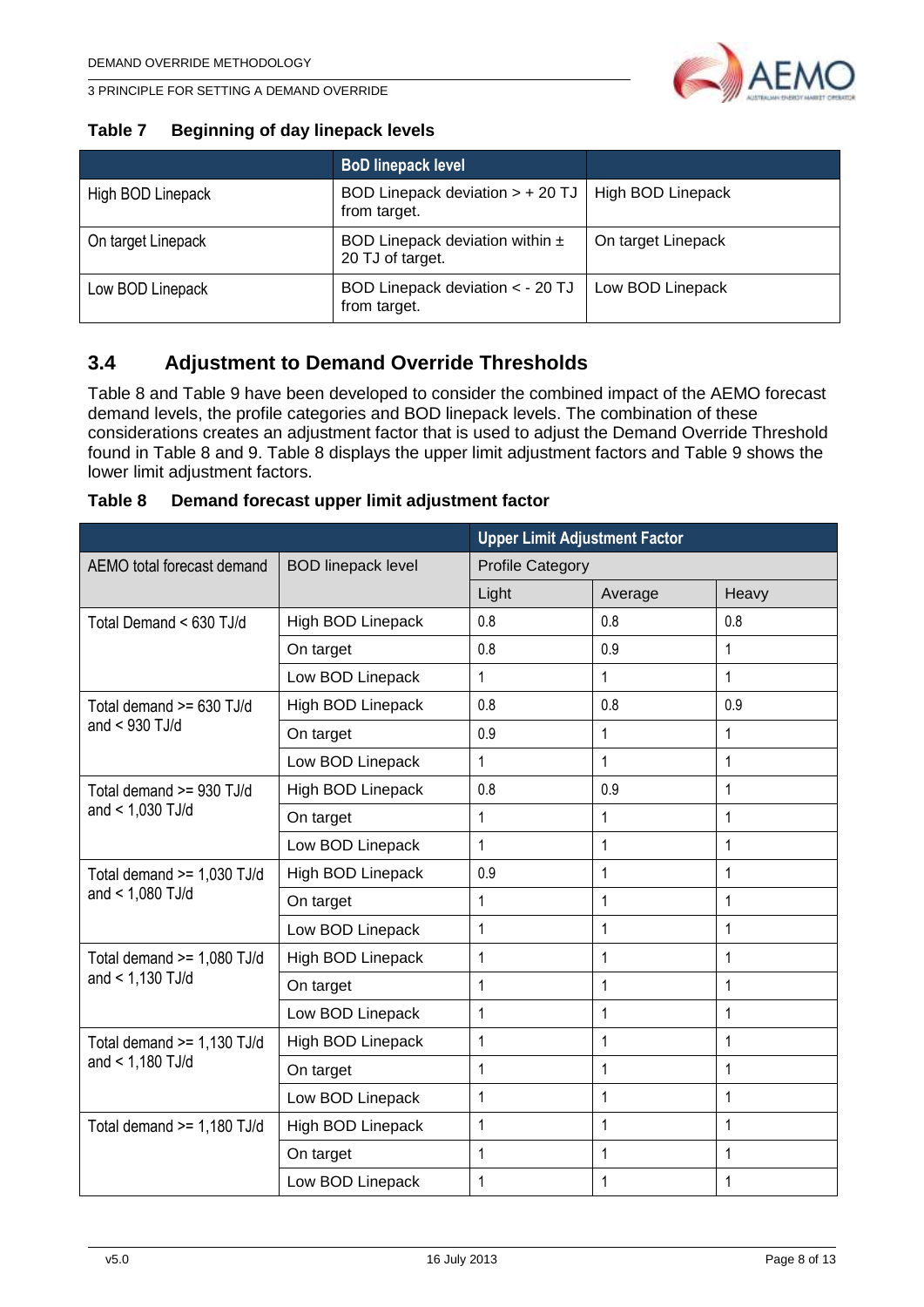



#### <span id="page-8-0"></span>**Table 9 Demand forecast lower limit adjustment factor**

|                                                  |                           | <b>Lower Limit Adjustment Factor</b> |             |              |
|--------------------------------------------------|---------------------------|--------------------------------------|-------------|--------------|
| AEMO total forecast demand                       | <b>BOD linepack level</b> | <b>Profile Category</b>              |             |              |
|                                                  |                           | Light                                | Average     | Heavy        |
| Total Demand < 630 TJ/d                          | High BOD Linepack         | $\mathbf{1}$                         | 1           | 0.8          |
|                                                  | On target                 | 1                                    | 0.9         | 0.7          |
|                                                  | Low BOD Linepack          | $\mathbf{1}$                         | 0.8         | 0.6          |
| Total demand >= 630 TJ/d                         | High BOD Linepack         | 1                                    | 0.8         | 0.5          |
| and $<$ 930 TJ/d                                 | On target                 | $\mathbf{1}$                         | 0.7         | 0.4          |
|                                                  | Low BOD Linepack          | 1                                    | 0.5         | 0.3          |
| Total demand >= 930 TJ/d                         | High BOD Linepack         | 0.8                                  | 0.5         | 0.3          |
| and < 1,030 TJ/d                                 | On target                 | 0.7                                  | 0.4         | 0.2          |
|                                                  | Low BOD Linepack          | 0.6                                  | 0.3         | 0.1          |
| Total demand $>= 1,030$ TJ/d<br>and < 1,080 TJ/d | High BOD Linepack         | 0.6                                  | 0.3         | 0.2          |
|                                                  | On target                 | 0.5                                  | 0.2         | 0.1          |
|                                                  | Low BOD Linepack          | 0.4                                  | 0.1         | $\mathbf{0}$ |
| Total demand $>= 1,080$ TJ/d<br>and < 1,130 TJ/d | High BOD Linepack         | 0.3                                  | 0.2         | 0.1          |
|                                                  | On target                 | 0.2                                  | 0.1         | $\mathbf 0$  |
|                                                  | Low BOD Linepack          | 0.1                                  | $\mathbf 0$ | 0            |
| Total demand $>= 1,130$ TJ/d                     | High BOD Linepack         | 0.2                                  | 0.1         | $\mathbf 0$  |
| and $< 1,180$ TJ/d                               | On target                 | 0.1                                  | 0           | $\mathbf{0}$ |
|                                                  | Low BOD Linepack          | $\mathbf 0$                          | $\mathbf 0$ | $\mathbf 0$  |
| Total demand $>= 1,180$ TJ/d                     | <b>High BOD Linepack</b>  | 0.1                                  | $\mathbf 0$ | 0            |
|                                                  | On target                 | $\mathbf 0$                          | $\mathbf 0$ | $\mathbf{0}$ |
|                                                  | Low BOD Linepack          | $\mathbf 0$                          | $\mathbf 0$ | $\mathbf 0$  |

#### **Note**. Total Demand = Market Participant System Demand + Site-Specific Demand

Operationally, there are reduced concerns for a large under forecast in demand for low demand day, represented in [Table 9](#page-8-0) as Total Demand less than 630 TJ, regardless of Profile Category or BOD linepack levels. Conversely, for high demand days when there is greater likelihood of peak shaving requirement, the threshold is reduced depending on Total Demand levels in order to reduce likelihood of curtailment.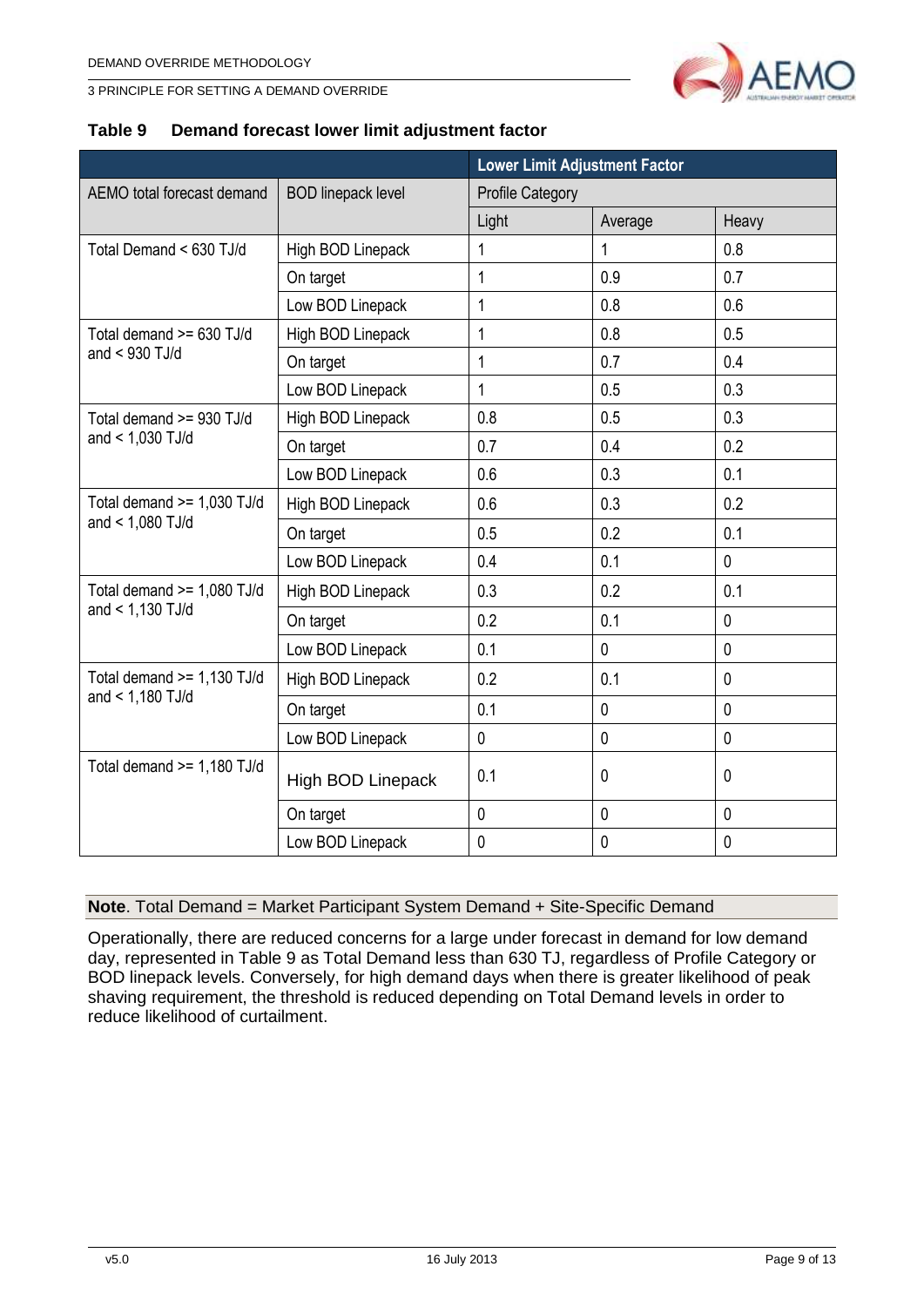#### 4 PROCESS



## <span id="page-9-0"></span>**4 Process**

## <span id="page-9-1"></span>**4.1 Determining demand forecast process**

The demand forecasting process used by AEMO is represented by [Figure 6](#page-9-2) below:



<span id="page-9-2"></span>*Figure 6 - Demand forecast process*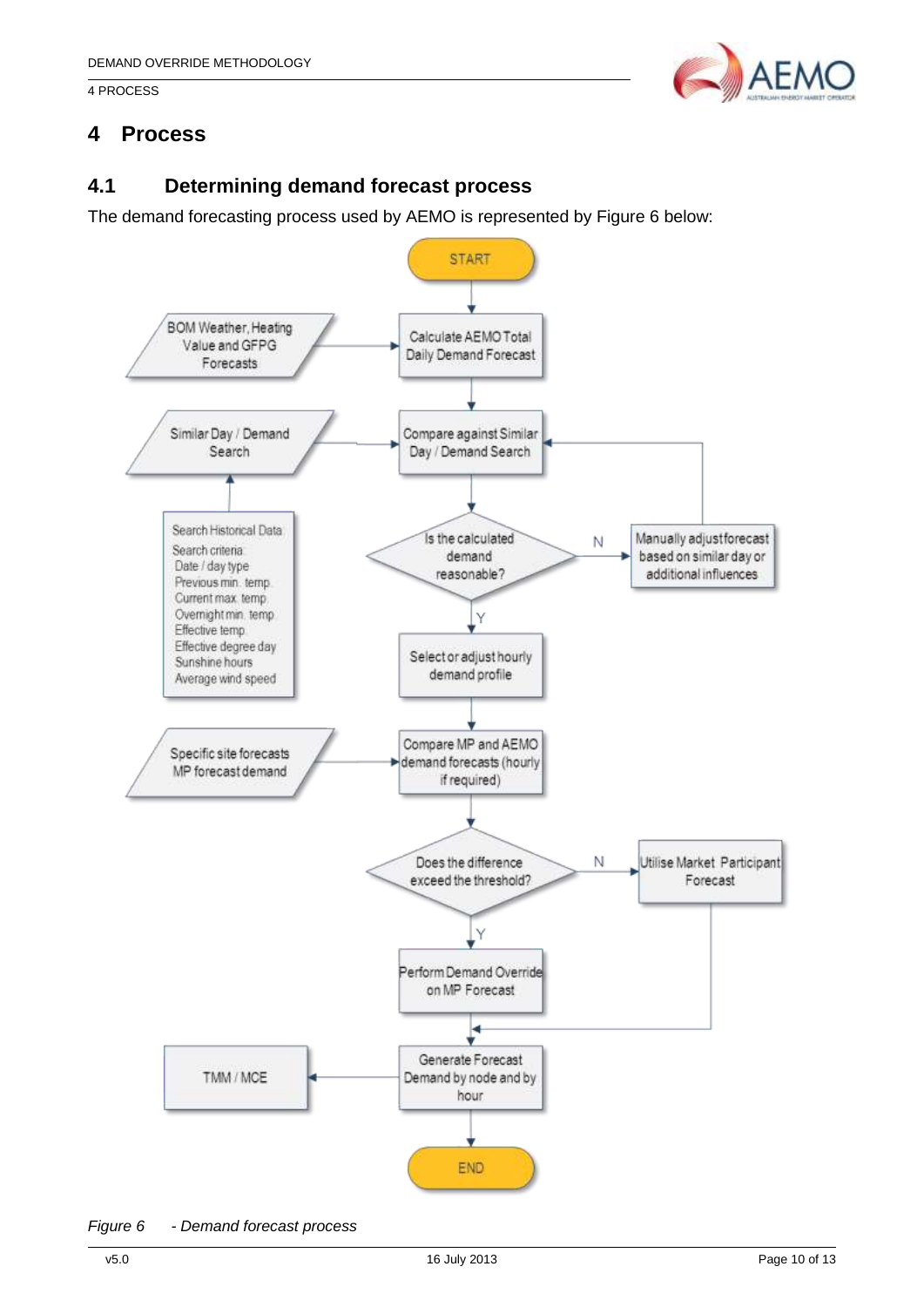



## <span id="page-10-0"></span>**4.2 Determining demand override quantity**

What follows is the process followed by AEMO to determine any override quantities. For schedules with standard start times, AEMO will:

| <b>Process</b>                            |                                                                                                                                                                                                                                                                                                                                                                                                                                                                                                              |
|-------------------------------------------|--------------------------------------------------------------------------------------------------------------------------------------------------------------------------------------------------------------------------------------------------------------------------------------------------------------------------------------------------------------------------------------------------------------------------------------------------------------------------------------------------------------|
| 1. Determine upper limit<br>threshold     | Determine the BOD linepack level in Table 7<br>$\bullet$<br>Determine the profile category based on Table 6.<br>$\bullet$<br>Select the appropriate AEMO forecast demand range in Table 8.<br>$\bullet$<br>Determine the upper limit adjustment factor in Table 8, based upon the profile<br>$\bullet$<br>category determined from Table 6 and the BOD linepack determined from Table<br>7.<br>Multiply the "ideal" threshold from Table 5 by the upper limit adjustment factor from<br>$\bullet$<br>Table 8 |
| 2. Determine lower limit threshold        | Determine the BOD linepack level in Table 7<br>$\bullet$<br>Determine the profile category based on Table 6.<br>$\bullet$<br>Select the appropriate AEMO forecast demand range in Table 9.<br>$\bullet$<br>Determine the lower limit adjustment factor in Table 9, based upon the profile<br>$\bullet$<br>category determined from Table 6 and the BOD linepack determined from Table 7.<br>Multiply the "ideal" threshold from Table 5 by the lower limit adjustment factor from<br>$\bullet$<br>Table 9.   |
| 3. Calculate the difference               | Calculate the difference between Market Participant Demand Forecast and AEMO<br>$\bullet$<br><b>Demand Forecast</b>                                                                                                                                                                                                                                                                                                                                                                                          |
| 4. Compare Thresholds.                    | Compare calculated Thresholds against calculated difference between the<br>$\bullet$<br>forecasts.<br>If the difference between these exceeds either the lower or upper threshold limits,<br>$\bullet$<br>override Market Participants Demand Forecast by an amount that will bring the<br>Market Participants Demand Forecast in line to the outer limit of the threshold                                                                                                                                   |
| 5. Distribute Override quantity<br>amount | Distribute Override quantity amount by hour into the remaining hours of the Gas<br>$\bullet$<br>Day.<br>AEMO will distribute the amount in consideration of the hourly forecast demand<br>$\bullet$<br>deviation and possible effect on System Security actions<br>Note. For ad hoc schedules, the threshold will be determined at AEMO's sole<br>discretion.                                                                                                                                                |

## <span id="page-10-1"></span>**5 Alterations to this methodology**

Any changes to this methodology, if required, will be implemented in accordance with the AEMO change process in consultation with the Gas Wholesale Consultative Forum.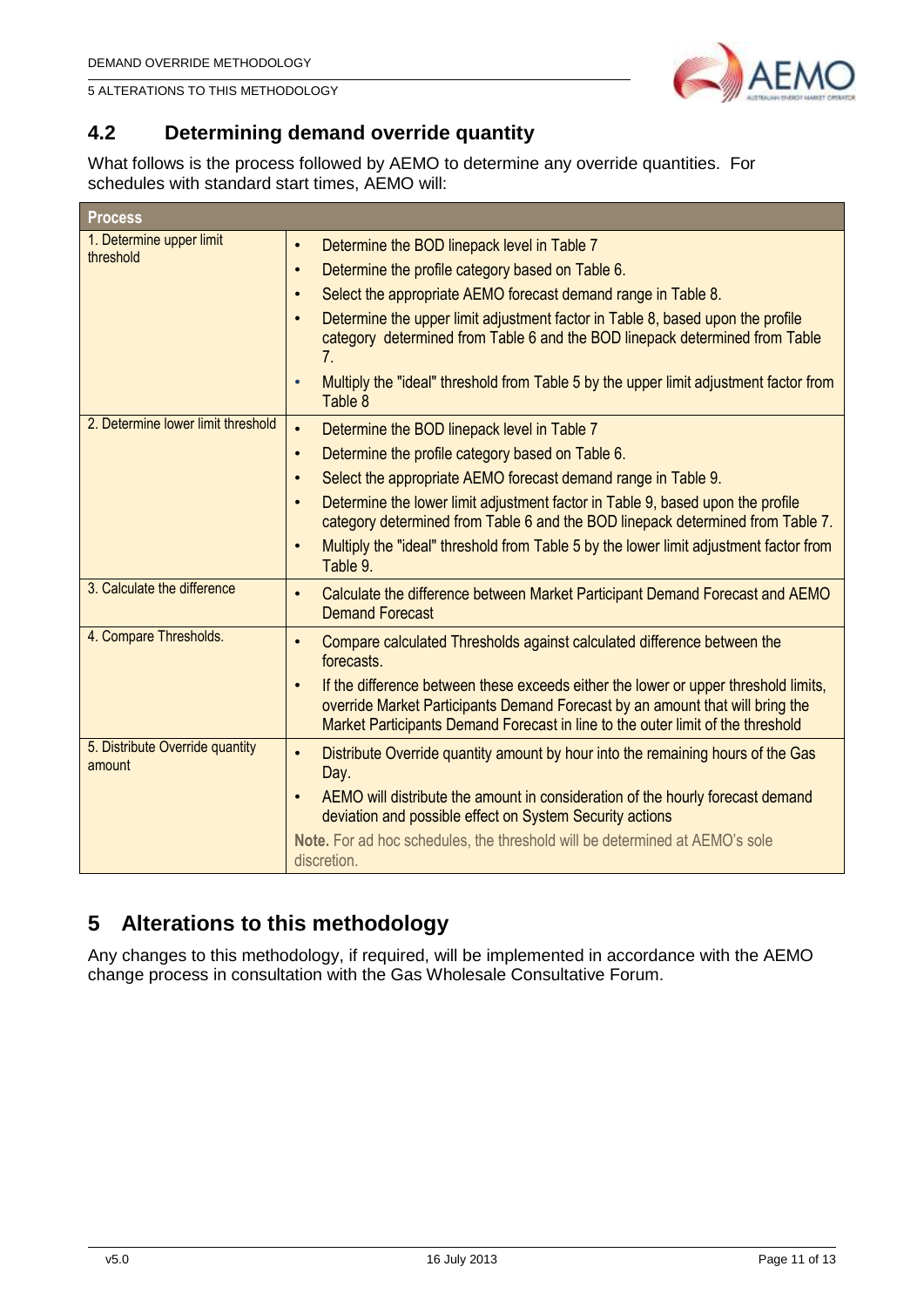#### APPENDIX A:



## <span id="page-11-0"></span>**Appendix A Examples**

#### **Example 1**

- June 2:00 PM horizon, BOD linepack = 27 TJ above target.
- AEMO Total Demand Forecast 985 TJ.
- MP Total Demand Forecast = 1,010 TJ
- Profile Value =  $81$  TJ

|  | <b>Process</b>                                         |                                                                                                                                                                                                                                                                                                                                                                                              |                                                                                                                                                            |
|--|--------------------------------------------------------|----------------------------------------------------------------------------------------------------------------------------------------------------------------------------------------------------------------------------------------------------------------------------------------------------------------------------------------------------------------------------------------------|------------------------------------------------------------------------------------------------------------------------------------------------------------|
|  | Determine<br><b>Variables and</b><br><b>Conditions</b> | Determine the BOD linepack level in Table 7<br>$\bullet$<br>Select the appropriate AEMO forecast demand<br>$\bullet$<br>range in Table 8.<br>Determine the profile factor based on Table 6.<br>$\bullet$                                                                                                                                                                                     | 27 TJ, High BOD linepack<br>$\bullet$<br>Range >= 930 TJ and < 1,030 TJ<br>Profile Value $(TJ) = 81$ , which is Light                                      |
|  | <b>Determine</b><br>appropriate limits<br>threshold    | Determine the upper limit adjustment factor in Table<br>$\bullet$<br>8 & "ideal" threshold from Table 5<br>Multiply the "ideal" threshold from Table 5 by the<br>$\bullet$<br>upper limit adjustment factor from Table 8                                                                                                                                                                     | Upper Factor = $0.8$<br>$\bullet$<br>Upper "ideal" threshold = $70$ TJ<br>$70$ TJ x 0.8 = +56 TJ<br>$\bullet$                                              |
|  | Calculate the<br>difference                            | Calculate the difference between Market Participant<br>$\bullet$<br>Demand Forecast and AEMO Demand Forecast                                                                                                                                                                                                                                                                                 | $Diff = 1,010$ TJ $-985$ TJ<br>$\bullet$<br>$= 25$ TJ                                                                                                      |
|  | Compare<br><b>Thresholds</b>                           | Compare calculated Thresholds against calculated<br>$\bullet$<br>difference between the forecasts.<br>If the difference between the two forecasts exceeds<br>$\bullet$<br>either the lower or upper threshold limits, override<br>Market Participants Demand Forecast by an amount<br>that will bring the Market Participants Demand<br>Forecast in line to the outer limit of the threshold | Threshold = $56$ TJ<br>$\bullet$<br>$Diff = 25 TJ$<br>Difference does not exceed threshold<br>hence there is no override<br>Override = $0$ TJ<br>$\bullet$ |
|  | <b>Produce Total</b><br>Demand                         | Calculate the Total Demand Forecast by adding or<br>$\bullet$<br>subtracting the Demand Override to the MP<br><b>Demand Forecast</b>                                                                                                                                                                                                                                                         | Total Demand = MP Demand Forecast +<br><b>Demand Override</b><br>$= 1,010$ TJ + (0) TJ = 1,010 TJ                                                          |

#### **Example 2**

- July 10:00 AM horizon, BOD linepack = 9 TJ below target.
- AEMO Total Demand Forecast 986 TJ.
- MP Total Demand Forecast = 944 TJ
- $\bullet$  Profile Value = 146 TJ

| <b>Process</b>                                         |                                                                                                                 |                                                                |
|--------------------------------------------------------|-----------------------------------------------------------------------------------------------------------------|----------------------------------------------------------------|
| <b>Determine</b><br>Variables and<br><b>Conditions</b> | Determine the BOD linepack level in Table 7<br>Select the appropriate AEMO forecast demand<br>range in Table 9. | -9 TJ, On Target BOD linepack<br>Range >= 930 TJ and < 1030 TJ |
|                                                        | Determine the profile factor based on Table 6.                                                                  | Profile Value $(TJ) = 146$ , which is Heavy                    |

EXAMPLES